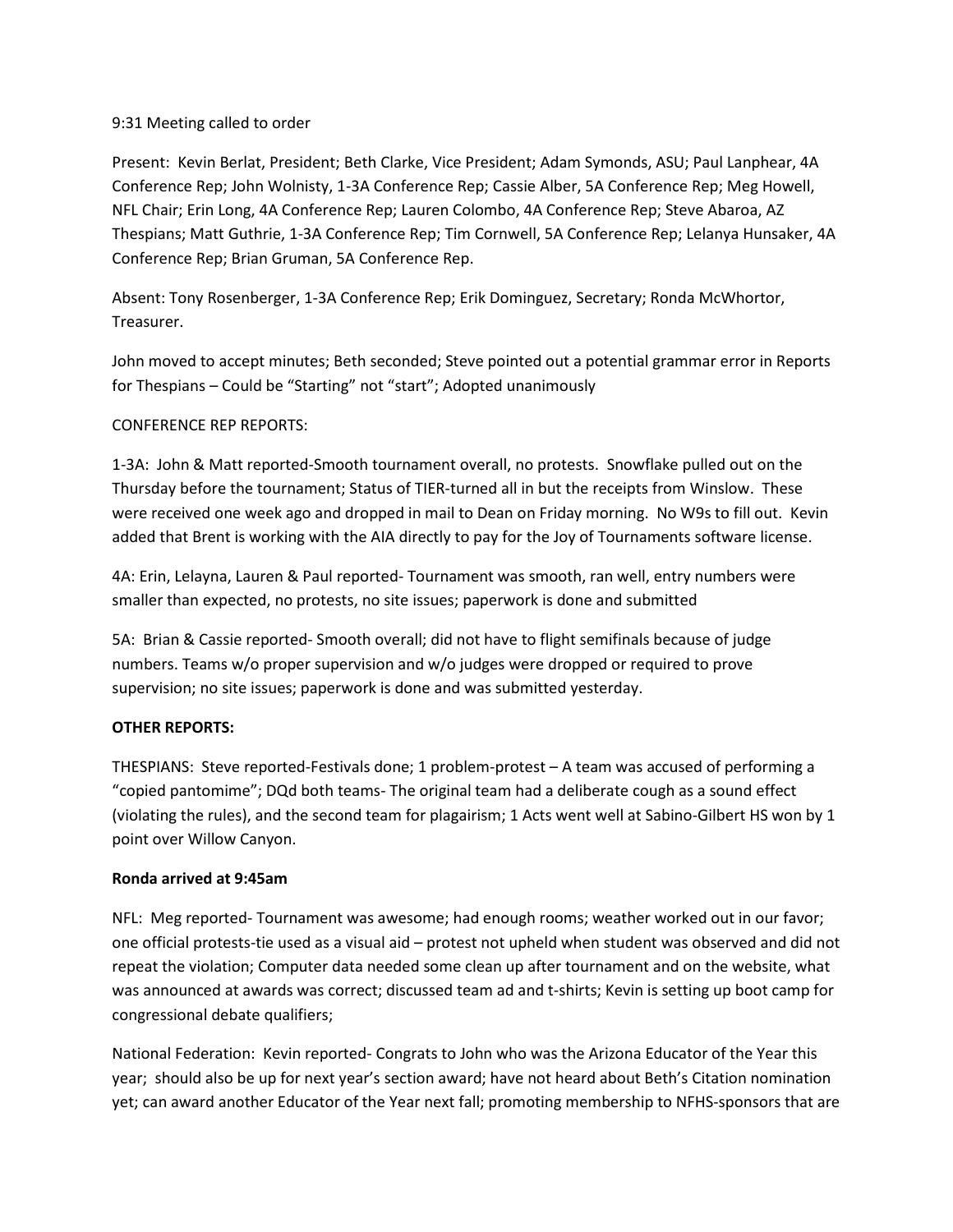not coaches who have college kids coaching-liability insurance is important; possibility of being a 100% state discussed – membership dues in the FLA would also pay for NFHS membership – would require a constitutional change.

FLA: Ronda reported and said if we do not pay out scholarships we should be able to cover everything; Need to come up with another way to fund scholarships or something; a couple of schools still dealing with districts to pay; about \$500 in the black without McClintock's invoice, in the red with McClintock's expenses from Winter Trophy; our current VIN # does not exist in any database; must go back through process of re-establishing ourselves as non-profit

# **OLD BUSINESS**

- 7. Already dealt with in reports
- 1. FLA Website- potential coach reported attempting to download documents and getting blank pages, may be a district firewall or filter issue; revamping is on Kevin's list; would like to add biographies of Hall of Famers so we need to contact them for their information; State champions are posted on there as well, 2012 champions and years prior to 2010 need to be added to the spreadsheet;
- 2. Public Relations Officer-at convention we voted to create office; the AIA Legislative Assembly in March voted 34-0-0 to adopt the proposal to make the office a full member of the committee; at convention 2012 we will elect someone; FLA Constitution Article 5, Section 2, E will become PRO and bump down the other offices from there; Need to specify the duties of the job-we've talked about website, public face (vague), legislative issues, bombard media with tournament results, newsworthy events, that's more of a Community Relations Officer, and we are not yet ready for that job; Meg moved to pass description of PRO as publicizing to the media and maintaining website; Steve  $2^{nd}$ ; all approved; Person will become full voting member of board.
- 3. AIA Divisional Alignments- starting in 2012-13 that next year AIA will be called Division 1, 2, 3 no matter how we decide to divide. 5A could be Division 1, 4A is Division 2, and 1-3A is Division 3; Cassie suggested revisiting John's proposal and Brian suggested without an appeals process to move up and down because of concerns about the politicization of the committee; many concerns expressed about size & quality of the tournaments pre and postsplit, and the can of worms we could potentially open; need to keep in mind the impact on rural programs; Brian also suggested combining a couple of divisions and have one school host to cut down costs (like State in 4A-5A in 2006 or 2011) ; no consensus on proposal; Meg suggested straw poll; 10 in favor; Steve moves that proposal to move into 2 divisions with the dividing population line to be set by board once the makeup of the state next year is determined is sent to Convention; Brian seconds ; all vote in favor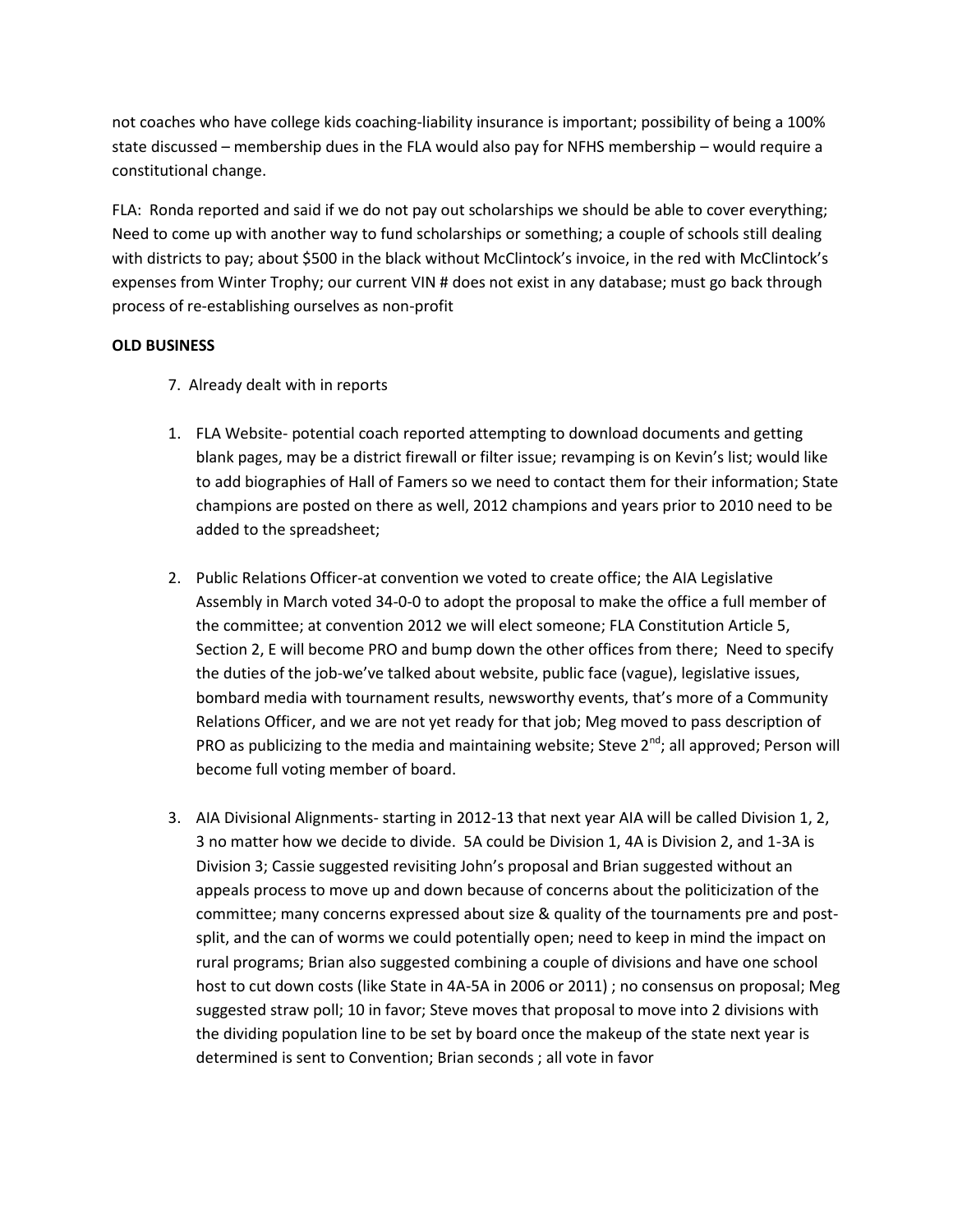- 4. Hall of Fame Elections: Beth will get an election out with online voting—Ann Tully and Larry Whitesell would be people to consider for next year's list of candidates.
- 5. Tournament Host Rotation Proposal: a few schools have stepped forward as wanting to host- Cactus 4A Trophy; Hamilton wants to host 5A State;
- 6. Review of Hriday Sibal Sanction: Not many opportunities to judge in Novice division this semester as both Central and Thunderbird collapsed divisions. He was aware he couldn't judge and adhered to that; next year he is allowed to return; Matt moves to reinstate as judge in good standing; John seconds; all agreed
- 8. Rotating Event for 2012-13: all like Radio Broadcasting; Matt thinks we should rotate which is the reason why this was established. We should continue to find new events; Beth moves to adopt Extemp Commentary and Timmy seconds; Call to question and all agreed using NFL rules and 20 minute prep.

## NEW BUSINESS

- 1. 2012-13 Sanctioned Events Calendar- See attached file Beth motioned to adopt, Matt seconded; all in favor
- 2. Concern about judges being fed by schools; Brian was concerned that judges are being influenced by schools that provide food/snacks/etc. above and beyond the hospitality lounge; Concerns raised about schools undercutting concessions fundraisers by feeding their own students and not buying from tournaments; Steve suggested discussing at convention during State of the State
- 3. Official Daily Coach Check In-form: Each day, have the official coach in charge sign in and identify which judges are present. Will allow the tournaments to track who the official adult is. Discussion over having students wear numbers on their jackets like marathon runners and check in individually each day as well, in order to identify no-shows prior to round one; Discuss during State of State importance of being AT tournament the ENTIRE duration of tournament; Hamilton and Chandler High Schools should receive a Letter to the Principal regarding lack of adult supervision – a stock letter could be created for all infractions.
- 4. Review of Judge Requirements and Penalties: all agree that it is necessary to sanction teams via dropping entries if they do not meet judge requirements; Kevin said that the AIA rules allow for unbalancing teams to clear a section to provide a spot for a clean judge from that school - need